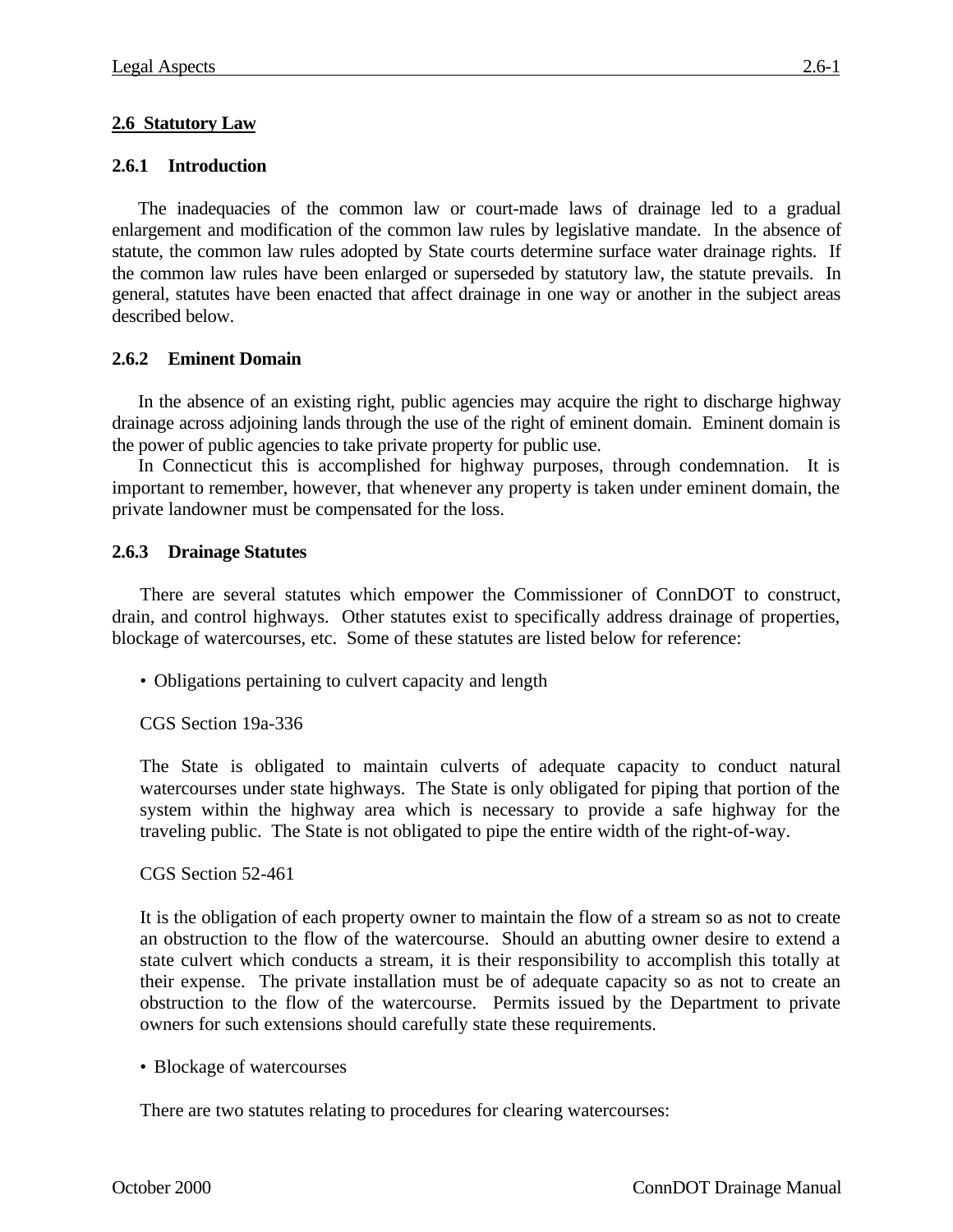CGS Section 13a-138 empowers the Commissioner of Transportation to clear a watercourse.

CGS Section 52-461 must be administered by the selectman in the particular town involved

- Upon discovering an obstructed watercourse causing a real or potential problem to state facilities, notify the property owner by certified mail of the obligation to remove the obstruction. State in this letter that if the obstruction is not removed within 30 days, we will refer the matter to the Attorney General's Office for legal resolution. If the obstruction has not been removed after 30 days, request the Attorney General's Office by memorandum to investigate the matter for appropriate action. The request should detail all the facts of the case and attach maps, photographs and all records and correspondence available.
- If the obstruction causes imminent danger to highway facilities or flooding which is hazardous to the highway user, take immediate action to remove the obstruction with state forces. A full report should be sent to the Attorney General's Office for such action as necessary to avoid future problems.

## **2.6.4 Water Rights**

The water right itself which attaches to a watercourse is a right to the use of the flow, not ownership of the water itself. This right of use is a property right, entitled to protection to the same extent as other forms of property, and is regarded as real property. After the water has been diverted from the stream flow and reduced to possession, the water itself becomes the personal property of the riparian owner.

- **• Riparian Doctrine** Under the riparian doctrine, lands contiguous to watercourses have prior claim to waters of the stream solely by reason of location and regardless of the relative productive capacities of riparian and nonriparian lands.
- **• Relocation of watercourses** Neither an individual nor a governmental agency may relocate a watercourse so as to deprive the abutters of their riparian rights without obtaining recorded releases from such abutters. Likewise, an individual and a government agency may obtain the rights necessary to change the location of the point of discharge of a watercourse onto an abutter's property.
- **Erosion of private property** The erosion of private property caused by state highway drainage outlets such as leakoffs, culverts and storm sewers is the responsibility of the State to correct. These cases are quite frequent and may be costly if the condition is not corrected as soon as it is discovered. However, when land use at the outlet has been modified and erosion is caused by the owner or developer's activities, the State should not accept the responsibility of correcting the condition.

Where the State possesses drainage rights by prescription, it may be necessary to acquire a drainage right-of-way in order to resolve the problem, or to extend a present drainage rightof-way where the erosion occurred beyond the easement.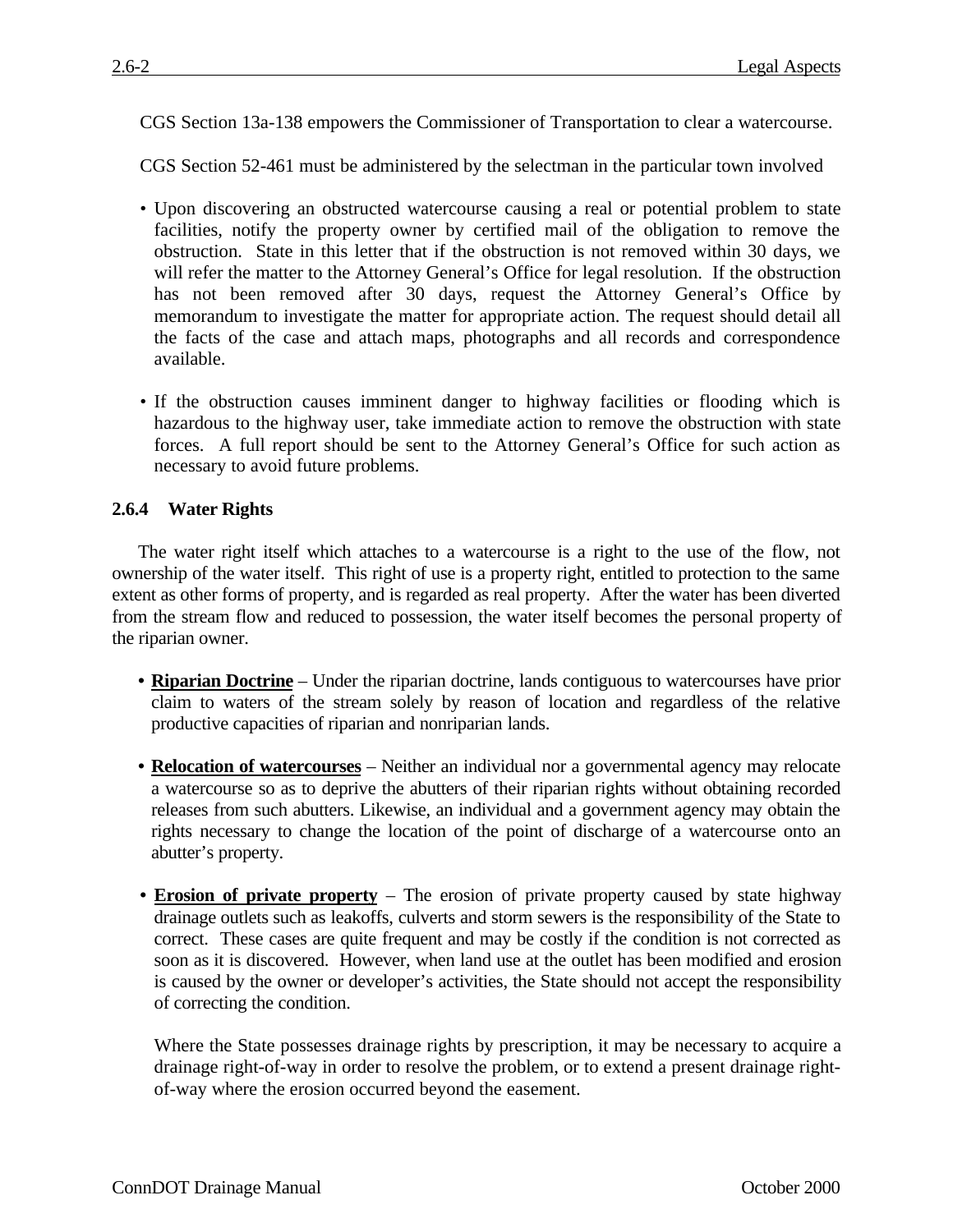**• State's right to outlet highway drainage** – The State has the well-established right to outlet highway drainage into a natural watercouse within the highway right-of-way, provided such a watercourse is the eventual natural recipient of the collected runoff. This right is not impaired even though the State, in the performance of its governmental duties, increased the rate or quantity of water discharged from highway by changing the runoff characteristics of areas being drained or by installing pipe and other drainage facilities. The right is impaired only if the State increases the size of the drainage area from which the runoff is collected. If the natural drainage area is exceeded, then deeded drainage rights must be acquired from all owners adversely affected by the diversion. Should the State make drainage improvements within an existing drainage area draining to a watercourse, which results in an increased rate of flow causing an existing pipe on private property to be of inadequate capacity, the State is not obligated for improvements necessary on private property. The State also has the right to increase the size of a culvert conducting a watercourse under a state highway without acquiring drainage rights. The State must also conform to all applicable environmental laws, some of which are noted in Section 2.6.5.

Generally, what is important for highway designers to keep in mind in the matter of water rights is that proposed work in the vicinity of a stream should not impair either the quality or quantity of flow of any water rights to the stream.

# **2.6.5 Environmental Law**

In addition to Federal laws which affect designs with regard to pollution, dredging and filling, Connecticut has several statutes pertaining to these aspects as well as flooding, dams and wetlands. The present statutes are as follows and are under the jurisdiction of the ConnDEP.

• Inland Wetland and Watercourse - CGS 22a-36 to 45

This statute and regulations cover all inland wetlands and watercourses in the state. The wetlands are defined by soil type and the watercourses are defined as any body of water, standing or flowing, natural or artificial. Any impacts on wetlands or watercourses require a permit. However, if an activity requires a tidal wetlands or structure and dredging permit, then the ConnDOT is exempt from the inland wetland and watercourses process.

• Stream Channel Encroachment Lines - CGS 22a-342 to 349

The State has established encroachment lines along major flood prone rivers. Any encroachment or activity riverward of these lines regardless of elevation requires a permit.

• Water Diversion – CGS 22a-365 to 378

A diversion is any withdrawal, alteration, modification or diminution of the volume of water that would occur at a point at any given moment. Wells or well systems withdrawing more than 50,000 gallons per day, stream relocation, stream channelization, stream bypass and storm drainage system collecting surface water runoff from areas of 100 acres or more in size; and dams and impoundments are among the activities requiring permits. However, any DOT highway project is exempt from this permit process if other permits are required from D.E.P.